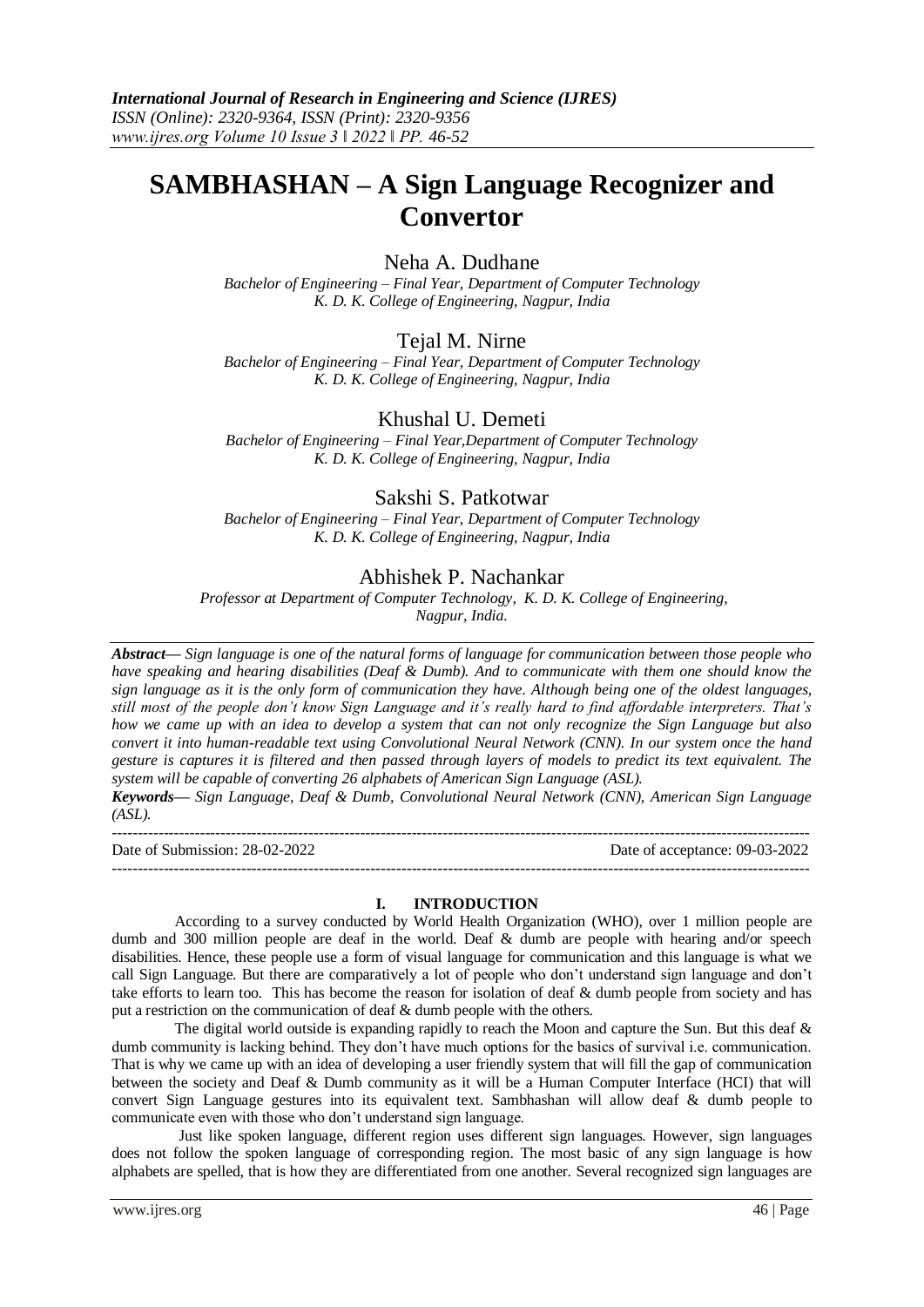American Sign Language (ASL), Arabic Sign Language, British, Australian and New Zealand Sign Language (BANZSL), Chinese Sign Language (CSL), French Sign Language (LSF), Japanese Sign Language (JSL) Syllabary, Mexican Sign Language (LSM), Spanish Sign Language (LSE), etc. However most of the alphabets from American Sign Language (ASL) vocabulary are used mostly worldwide. Thus we decided to use American Sign Language (ASL) for Sambhashan.

American Sign Language (ASL) has following main components namely fingerspelling/ hand gestures, palm orientation, movements, location and non-manual signals (NMS). Each of these components plays an important role in defining uniqueness of every sign in sign language. Fingerspelling or hand gestures are the sign make with the use of fingers. Fingerspelling spells words letter by letter. Just like spoken language sign language has its vocabulary. This vocabulary has alphabets from A to Z and numbers from 0 to 9 and several other symbols. Fingerspelling is how one can spell this vocabulary.

Palm orientation is the exact direction your hand is facing during fingerspelling. The orientations can be Palm facing out, Palm facing in, Palm is horizontal, and Palm faces left/right, Palm toward palm, Palm up/down. Several movements such as in a circle, Up and down, Forward, Backward, Tapping, Back and forth and Wiggle can be displayed during signing a particular sign. The location refers to the location where sign is made corresponding to the body. The initial location of a sing can be different from where the sign ends. These locations can be Chin, Shoulder, Front of body, Front left/right of body and Forehead. Lastly, the non-manual signals are the facial expressions or body movements made additional to the signs in order to convey several signs more accurately. Not all the signs require non-manual expressions but are commonly used during communication by the non-deaf & non-dumb society.

All the above components of Sign language together define uniqueness of a sign. Sambhashan has used combination of the fingerspelling/ hand gestures and palm orientation of American Sign Language (ASL) which is sign language developed in the United States (US). Sambhashan will be capturing these hand gestures with the help of video camera of the device. These images then will go through several filters to ensure sharp borders of the hand gestures. Sambhashan is trained with this dataset so that it can determine to which model it belongs to. Sambhashan has created two layers of models such as one is having all the alphabets and the other is having groups of the alphabets having confusing signs and then only predict the output thus ensuring accuracy of the system.

## **II. EXISTING SYSTEM**

A tremendous amount of research and work is done throughout the years on Sign Language Recognition and converting it into human readable form i.e. text. There are several other existing systems that can successfully recognize signs and convert them into its equivalent text. After doing our literature survey, we found out that the recognizing hand gesture is the most important task in sign language recognition as it is one of its most useful applications.

The sign language recognition system can be categorized as follows based on its implementation approach: Glove based system and Vision based system. This categorization of the sign language recognition system is done on the basis of how the input data is collected for the system. As the name itself suggests the glove based systems collect the input data with sensors located on gloves whereas the vision based systems collect their input data using computer vision devices such as camera sensors.

#### A. Glove based system

Over the past few years, scientists and researchers have come up with several amazing techniques and inventions for sign language and/or hand gesture recognition. Glove based system is one of those inventions where a hand glove with five sensors detecting movement of every finger can recognize the hand gesture or sign made by that hand. During the survey it was found that the researchers at a university named Comenius University Bratislava situated in Slovakia in Central Europe discovered a system named WaveGlove, a glove based system that can recognize hand gestures.

This totally new system was introduced by a paper pre-published on platform named arXiv, which stated that this system is a glove based hand gesture recognition system with an excellent capability of handling several sensors, five to be precise at the same time. These sensors are situated on every finger of the hand to capture and monitor movement of every finger. Use of multiple sensors rather than a single sensor allowed the system to create a richer dataset for the training purpose of the system ensuring higher accuracy rates. Matej Kralik, one of the researchers of the system stated to a platform TechXplore that they created two datasets containing over 11000 hand gesture samples, First dataset containing the 8 gestures of the whole hand movements and the second dataset containing 10 complex gestures of movements of every finger of the hand moving differently that the other, thus creating two whole different vocabularies of fingerspelling/ hand gestures.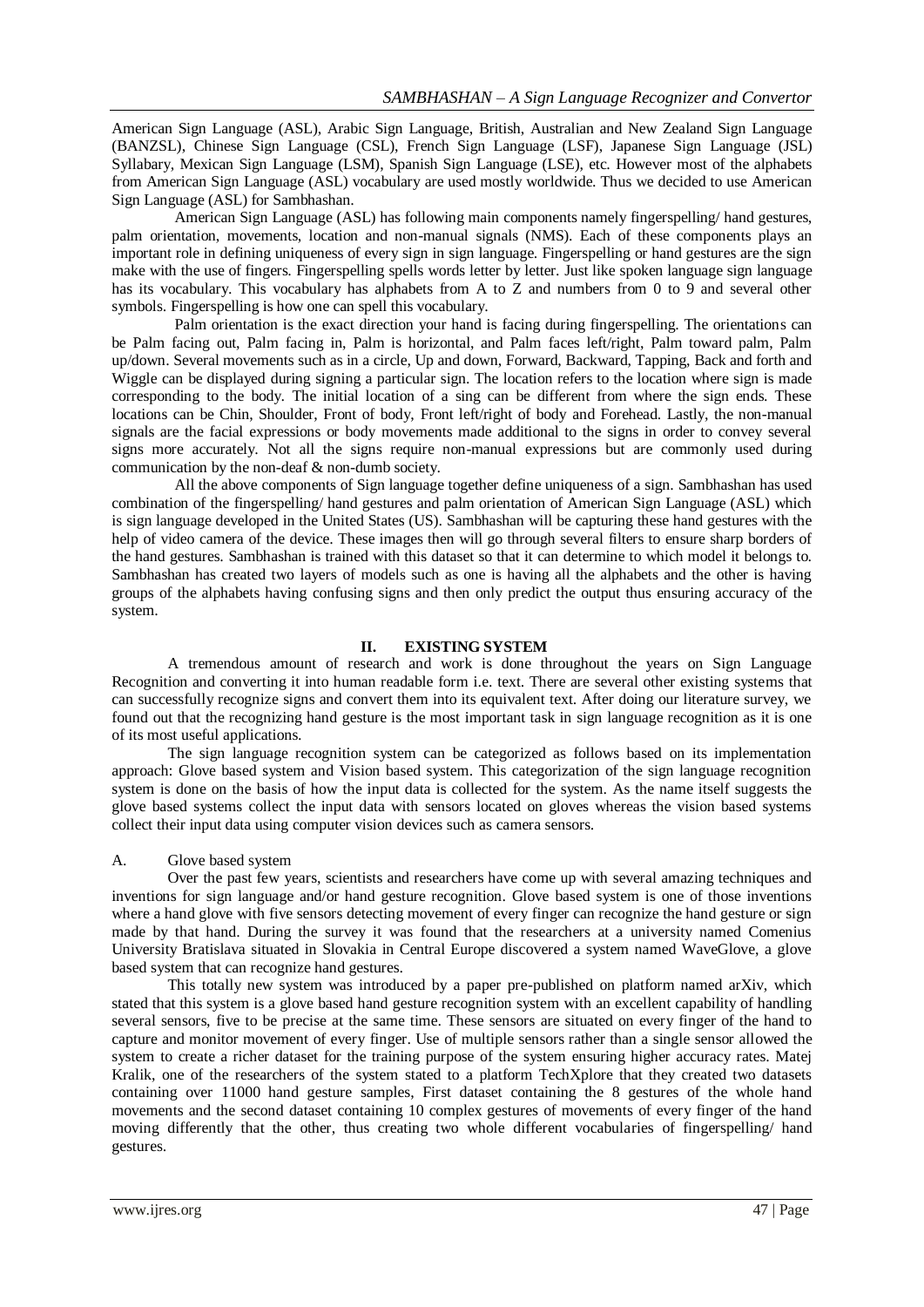But one of the highlighted drawbacks of the system is that the person needs to wear these gloves during the conversation every time. The cost efficiency of the system is also considered to be low, which cannot be ignored.



Fig.1. WaveGlove Prototype

## B. Vision based system

The computer vision based systems are the most reliable and comparatively less expensive ones. These systems are basically the ones that work on the computer vision. Computer vision is the devices like camera sensors. The hand gestures are captured with such 2D or 3D camera sensors as images or videos. This data is then processed by computer and thus the recognition and conversion of hand gestures into text takes place. However, this approach of Sign language recognition system has several challenges. These challenges can be addressed as lighting variation, background issues, the effect of occlusions (which is the process of challenging the network to learn not to rely on canonical features by blocking portion of an input image during training time), complex background, processing time affected due to resolution and frame rate and foreground or objects presenting the same skin color tone or otherwise appearing as hands. Based on these factors the vision based system can further distinguished as Color- based approach, Appearance-based approach, Motion-based approach, Skeleton-based approach and 3D-Model-based approach.

a) Color-based approach: One of the color-based approaches for sign language recognition system is by using a colored glove. The glove is colored with several colors and is captured with a camera. The colors on the gloves help the camera sensors to determine the shape, position and location of the fingers and palm of the hand thus determining and extracting the geometric shape of the hand gesture. One of the applications of this color-based recognition with glove system other than sign language recognition is interaction with 3D models, allowing some advanced processing such as zooming, moving, writing and drawing using virtual keyboard with excellent flexibility. The main advantage of this system is its simplicity and cost effectiveness compared to that of the multi-sensor based gloves. However, even in this approach it is essential to wear these gloves during fingerspelling which is a really inconvenient.



Fig.2. Color-based Glove

Another color-based approach of sign language recognition system is by using skin color detection. Skin color detection is one of the most popular methods in color-based approach and is used in a wide range of applications, such as object classification, degraded photograph recovery, person movement tracking, video observation, Human Computer Interface (HCI) applications, facial recognition, hand segmentation and gesture identification. Skin color detection system uses two methods. In the first method the hand gesture is determined by pixel based skin detection, in which each pixel of an image is determined into skin or not, individually from its neighboring pixel. Whereas, the second method is region skin detection, in which the skin pixels are processed based on the information like pixel intensity and pixel texture values.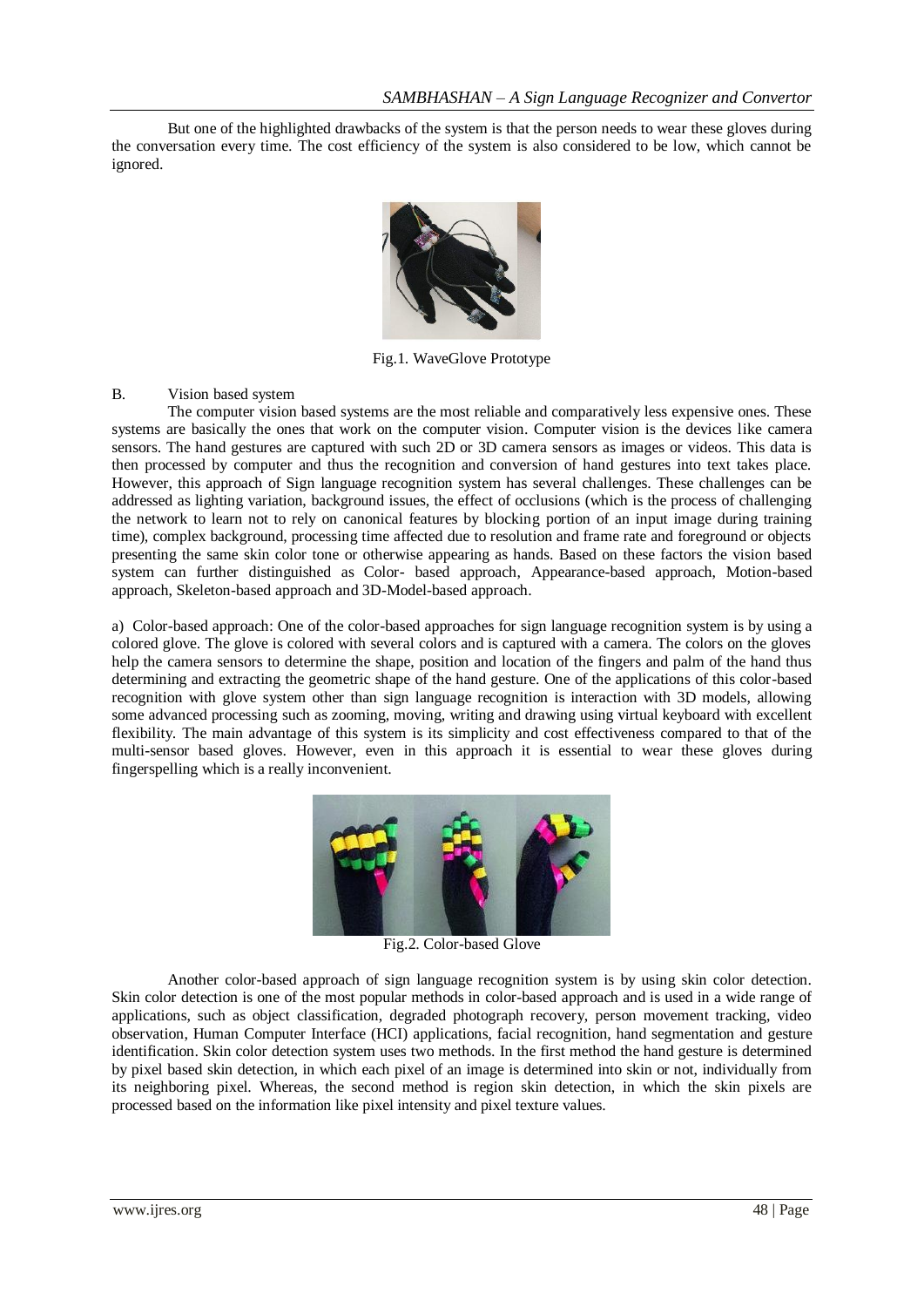

Fig.3. Skin Detection Hand Gesture Recognition

Several color formats can be used in color-based approach such as:

- Red, Green and Blue (RGB)
- Hue and Saturation (HSV, HSI and HSL) and
- Luminance (YIQ, Y–Cb–Cr and YUV)

b) Appearance-based approach: This approach can be implemented in both of the 2D static model and 3D motion models. This approach extracts the features of hand to model the visual appearance and then compare these values with the values extracted from the input images. This approach is executed in real time because of use of 2D images rather than 3D images which tend to take more time in processing due to excessive data. In addition to this, this method can also additional features such as determining skin tone which can help in accuracy and can be used in several other applications other than sign language recognition.

c) Motion-based approach: The motion-based recognition system recognizes the gestures through a series of image frames. The system uses several sensors to detect the motion. But several issues encounters if there is more than one gesture are active during recognition process. The dynamic background too has a negative effect on the processing of the system. In addition, there may be loss of gestures due to occlusions between the tracked hand gestures. Or there can be error in detection of region from tracked hand gesture or the distance between the gesture and the region can also affect the results of the system. The loss of data cannot be afforded as data here is the most crucial and important factor of the system.

d) Skeleton-based approach: Skeleton-based recognition systems reduce complexities in the detection process by specifying some model features of the data. With the help of parallel Convolutional Neural Network (CNN) the images are captured focusing on the skeleton of the hand. The most common features that are focused in this system are the joint orientation, the space between joints, the skeletal joint location and degree of angle between joints. Thus, reducing unwanted data such as skin color and hand palm boundaries. But in order to capture images with such high definition, depth camera sensors are used which comes with high costing. The overall system too is quite complex.



Fig.4. Skeleton-based Approach

e) 3D-model-based approach: The 3D model based systems essentially depends on 3D Kinematic hand model which gives a high degree of freedom, where hand parameter estimation is obtained by comparing the 2D image input data projected by 3D hand model. In this model the depth parameter is added to increase the accuracy of the system. The system provides a 3D hand appearance. With the use of high definitive kinetic camera sensors and the Graph CNN (Graph Convolutional Neural Network) this system detects the hand gestures in 3D format. In addition, the 3D model introduces human hand feature as pose estimation by forming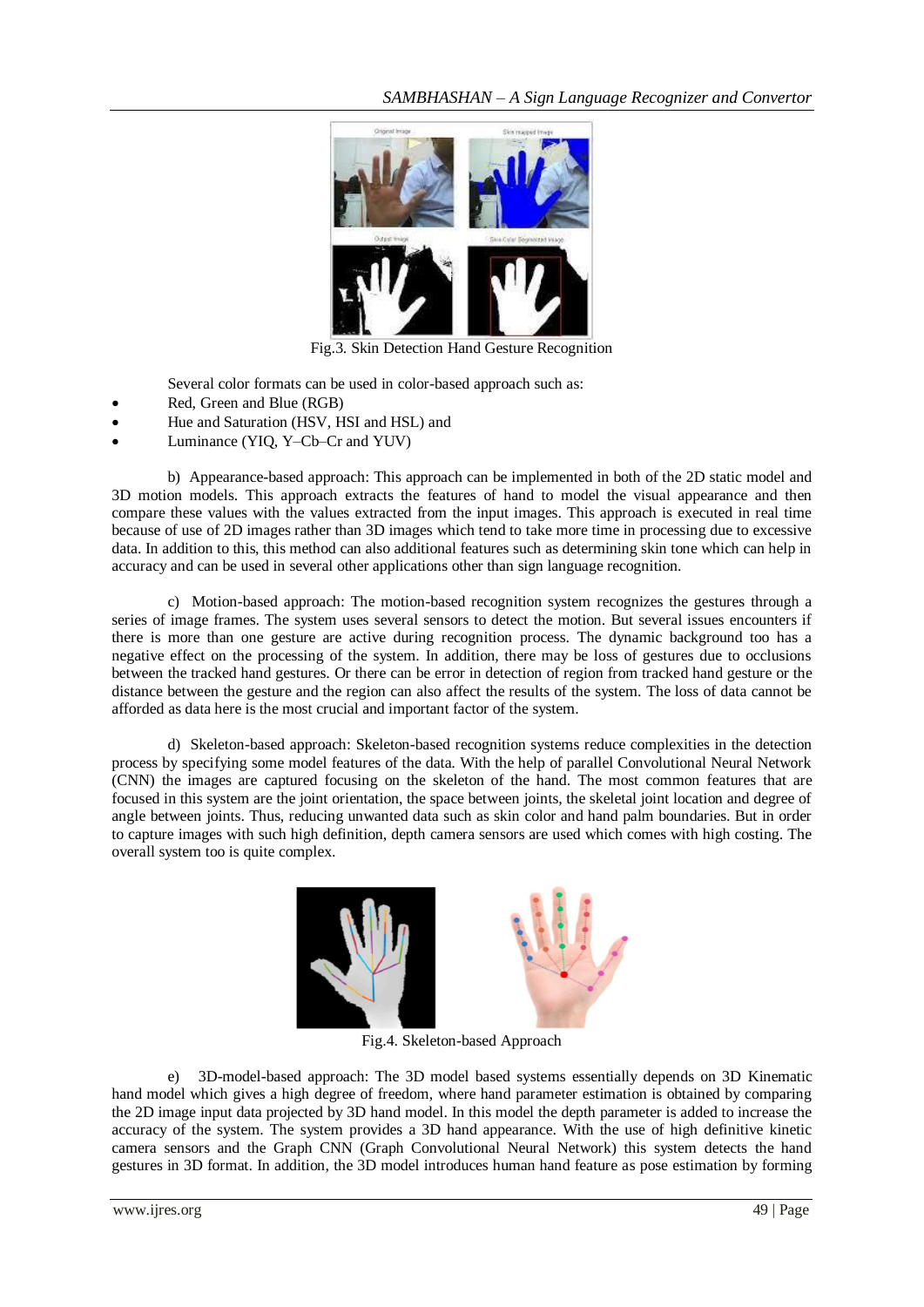volumetric or skeletal or 3D model that identical to the user's hand. In order for the system to give such accuracy, there is need of wide range of dataset which reduces the reliability of the system.

#### **III. PROPOSED SYSTEM**

There is no single sign language. Different countries use different sign languages. For example British Sign Language (BSL), American Sign Language (ASL) and French Sign Language (LSF). American Sign Language is used all around the world including different countries of Asia and Africa. American Sign Language is the most popular sign language after French Sign language. ASL is derived from French Sign Language and local sign language. ASL grow early in  $19<sup>th</sup>$  century in American School for the Deaf (ASD). ASL uses different hand sign and movement to communicate with deaf & dumb people. As other languages ASL use its own grammar. It is not easy to understand and learn sign language for normal person. Sambhashan is useful for those who are not able to communicate with deaf people using sign language.

Sambhashan use American Sign Language (ASL) to convert sign language to text for user. There are different components of sign language such as fingerspelling, facial expression and body gesture. Using fingerspelling based American Sign Language (ASL) Sambhashan translate sign language to text. Sambhashan uses the concept of Artificial Neural Network (ANN). Artificial Neural Network is the subfield of machine learning and has different application like speech recognition, face recognition and character recognition. There are different types of Artificial Neural Network such as Modular Neural Network (MNN), Recurrent Neural Network (RNN) and Convolution Neural Network (CNN). Different types of neural networks are used for different purpose. Sambhashan make use of Convolution Neural Network (CNN). CNN takes the input image recognizes them and then shows the appropriate output. There are different layers in Convolution Neural Network (CNN).



Fig.1. Convolution Neural Network (CNN)

Sambhashan is designed and implemented to recognize alphabet from A to Z using fingerspelling based American Sign Language (ASL).System uses web cam to take hand gestures as input. These sign processed for some feature extraction using different models. This feature are compared with the testing dataset and then finally the recognize hand gestures are converted to sign. This sign recognition system will help the deaf  $\&$ dump people to communicate with normal people. According to the processing, Sambhashan have following different models:

#### A. Data Collection

Dataset is the main component of machine learning. A dataset is the collection of small separate data treated as a single unit. This dataset are used to train an algorithm to find a particular goal inside the dataset. There are different datasets are available but all the datasets are in the form of RGB value. Sambhashan has its own dataset and to create a dataset we used open computer vision (OpenCV). OpenCV is an open source library used for real time computer vision. OpenCV are used for different purpose such as object recognition, image processing and video capturing. Using OpenCV we capture images to create dataset. Approximate 400 images of every alphabet are captured in American Sign Language (ASL). This images are captured and then stored in different folders of the dataset i.e. folder A saves the image of alphabet A.

#### B. Image Processing

When we capture the images we define an area called as Region Of interest (ROI). This Region of Interest is represented by blue bordered square. This Region of Interest (ROI) covers the hand gesture in the image. From the whole image we extract the Region Of interest (ROI) which is in RGB (Red, Green, and Blue) form. This colored image is not a good idea to feed neural network as input because colored images have too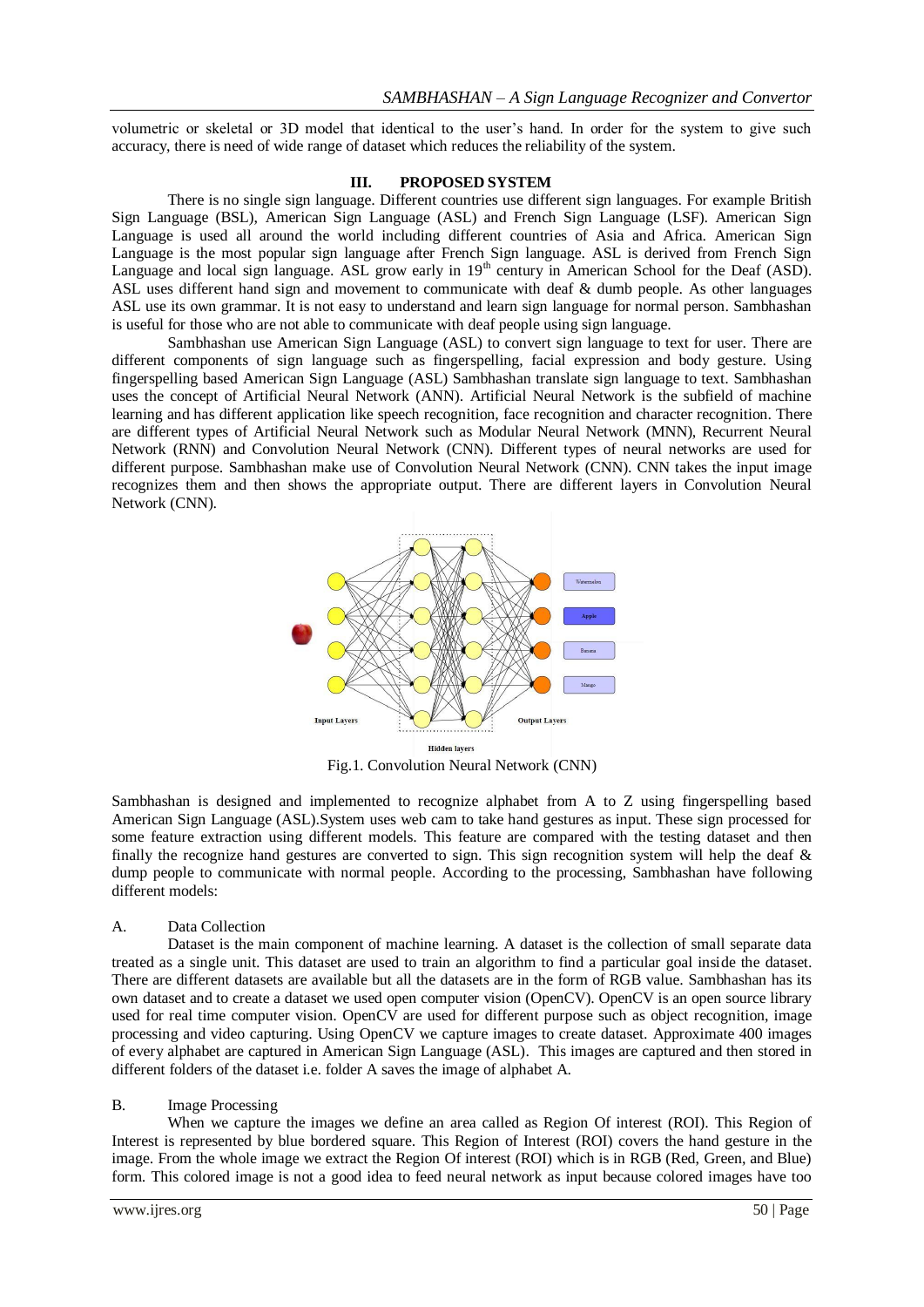much parameters which are not required for projects such as sign language detection. Another reason is if we give colored images as input it requires more computation time .It will also take a lot of time for training models.

First we convert this colored image to black and white images. After this process three color channel i.e. red, green and blue are converted into a single channel. To convert sign language to text we don't require too much features of hand we only require some main features. We use thresh holding technique for image processing. Thresh holding is a type of image segmentation that coverts grayscale image to binary images. Thresh holding is an easy and effective way to separate background and foreground image. For extracting the main features of hands we use the Gaussian filter on black and white image. Gaussian filter is linear filter and basically used to remove contrast and boundaries detection. Finally we get the final images with boundaries. This image will easy to understand by the neural network.



Fig.2. Image Processing

### C. Training Model

A model is created using TensorFlow which will recognize the real-time input of the hand signs of the user and will display the corresponding letter of the sign language. TensorFlow is an open source library for machine learning. TensorFlow is developed by Google. It also provides different library and extension for training models. This is an easy and simple library to train and deploy the models. Tensorflow has wide range of application in medical, education and research. Keras is an open source library used as an interface for TensorFlow. Keras is written in python and used to create neural network. Keras is integrated with TensorFlow .It is used by many companies like Netflix and Uber for their product recommendation using neural network. Using Keras and TensorFlow we train a model. This model follows two layer approaches to predict the final symbol. First layer of this approach is Convolution Neural Network (CNN) and second layer are the classifiers.

First layer is Convolution Neural Network. After applying the thresh holding and Gaussian blur filter for feature extraction this pre-processed image is passed to first layer which is Convolution Neural Network (CNN) model. This layer predicts the output using the dataset. There are seven layers present in this Convolution Neural Network (CNN) model. Each layer has its own role to predict the final result. First layer is 1<sup>st</sup> convolution layer which takes an input image of resolution 128 X 128. Using 32 filter weights in first convolutional layer this image is processed and result an output of 126 X 126 pixel image. Second layer of the model is  $1<sup>st</sup>$  pooling layer which down sampled the image using max pooling of 2 X 2 which result an image of 63 x 63 pixel image.

Output of the second layer is providing as an input for the third layer. Third layer is  $2<sup>nd</sup>$  convolution layer which converts the 63 X 63 pixel resolution image into 60 X 60 pixel image using 32 filter weight. These images are served as an input to the fourth layer of the model. Fourth layer of the model is  $2<sup>nd</sup>$  pooling layer which is used to down sample the image using the max pooling of 2 X 2. This layer reduces the size of image to  $30 \text{ X } 30$  resolutions. Fifth layer of this model is 1<sup>st</sup> densely connected layer this layer takes the input of fifth layer to fully connected layer with 128 neurons. Now the output of  $2<sup>nd</sup>$  convolution layer is reshaped to an array of 28800 values. Sixth layer of the CNN model is  $2<sup>nd</sup>$  densely connected layer. This layer takes the input of  $1<sup>st</sup>$ densely connected layer to fully connected layer with 96 neurons. The output of the  $2<sup>nd</sup>$  densely connected layer is fed as an input to the final layer. This final layer has the number of neurons as the number of classes we describe.

The second layer is used as classifiers. After applying thresh-holding and Gaussian blur filter we use the first approach of algorithm to verify and predict the symbols. During testing we find out some similar symbols which are confusing for the model. This symbols are grouped as  $\{D, R, U\}$ ,  $\{T, K, D, I\}$  and  $\{S, M, I\}$ N}.We train different models for each of this groups. After image processing the image is predict using the first layer of approach. If the output symbol is not belongs to this group then the model will return the predicted text and if the predicted symbol is belong to this group then the second layer model will predict the text.